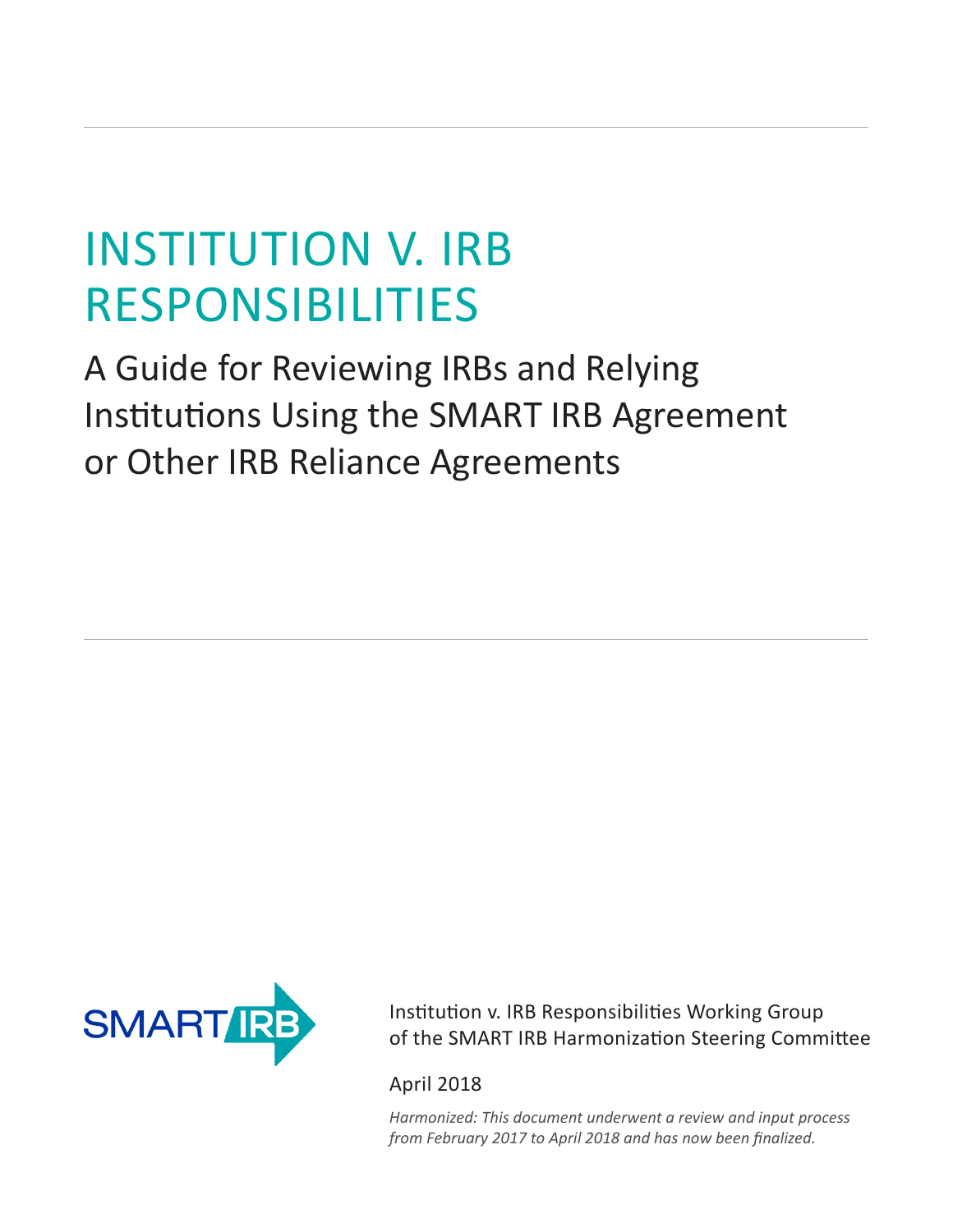# **INTRODUCTION**

This guidance delineates discrete roles for reviewing IRBs and relying institutions\* by identifying and separating appropriate responsibilities of institutions from functions that are, by regulation, within the purview of the IRB. A responsibility is considered "flexible" if regulation is either non-existent or intentionally variable based on the type of research under review.

- **• This guidance is congruent with** *but not specific to* **the SMART IRB Agreement. Use beyond SMART IRB is intended and encouraged.**
- While this guidance was designed to be applicable to a variety of entities, federal or state government agencies (e.g., U.S. Department of Veterans Affairs, Department of Defense, National Institutes of Health) may have additional considerations.
- This document provides institutions and IRBs guidance to comply with relevant regulations; however, there are multiple ways to fulfill these regulatory responsibilities.
- Related institutional responsibilities (e.g., regarding publication, data use and ownership, intellectual property), while important topics, were deemed outside of the scope of this effort and are not included in this guidance.

#### [Click here for a glossary of relevant terms](https://smartirb.org/glossary/).

[Click here for a checklist](https://smartirb.org/sites/default/files/SMART_IRB_Agreement_Implementation_Checklist_FORM.pdf) that can be used or adapted to document and communicate roles and responsibilities when implementing the SMART IRB Agreement.

*\*Many responsibilities of the relying institution may be delegated to the institution's IRB office, as a component of its human research protections program (HRPP), although these remain the institution's responsibility. Here we designate them as responsibilities of the institution.*

### www.smartirb.org

Funded by the NIH National Center for Advancing Translational Sciences through its Clinical and Translational Science Awards Program, through grant number 3UL1TR002541-01S1.

1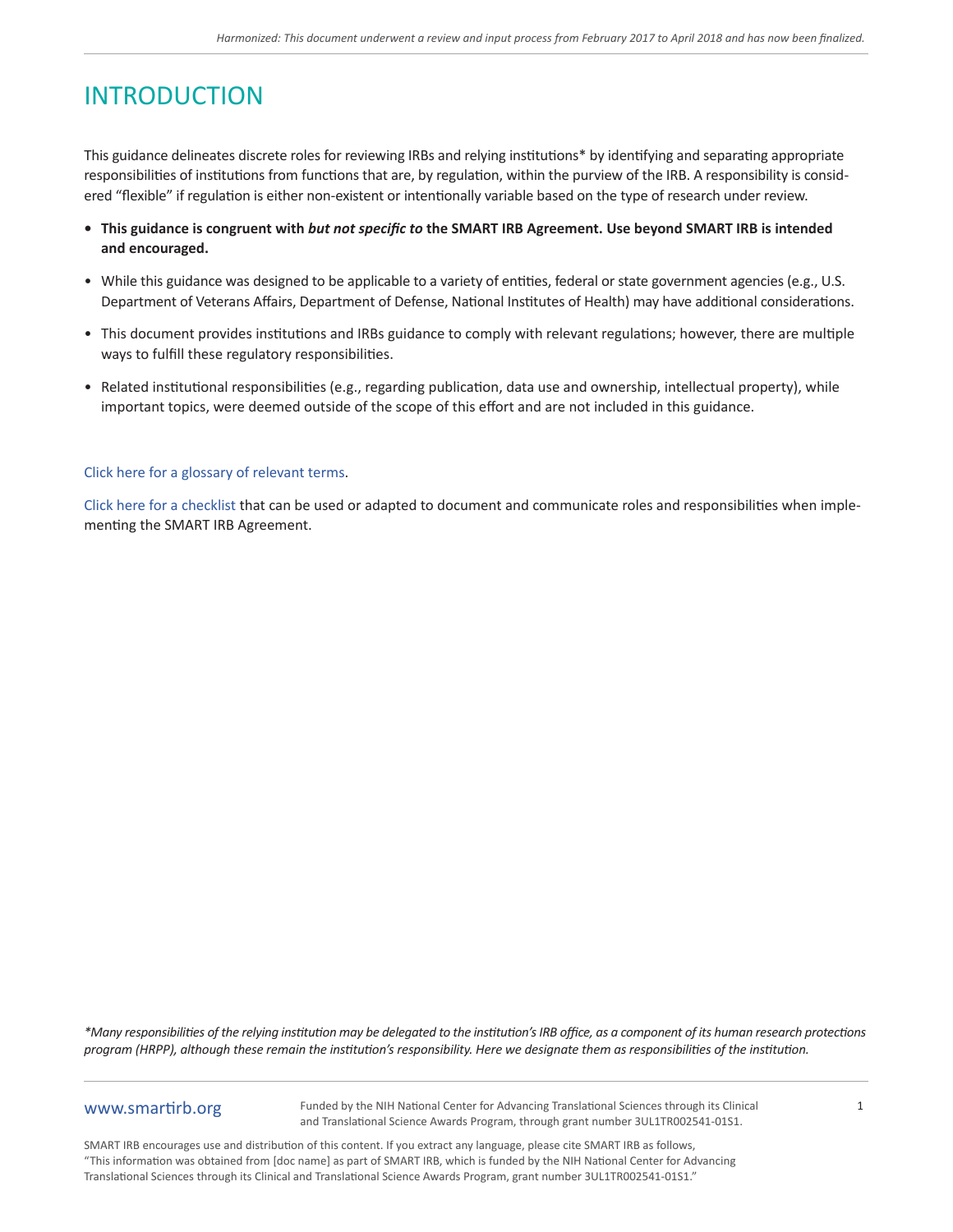| <b>RESPONSIBILITIES</b>                   | <b>REVIEWING</b><br><b>IRB</b> | <b>RELYING</b><br><b>INSTITUTION*</b> | <b>REGULATORY</b><br><b>FLEXIBILITY</b> | <b>ASSUMPTIONS/COMMENTS</b>                                                                                                                                                                                                                                                                                                                                                                        |
|-------------------------------------------|--------------------------------|---------------------------------------|-----------------------------------------|----------------------------------------------------------------------------------------------------------------------------------------------------------------------------------------------------------------------------------------------------------------------------------------------------------------------------------------------------------------------------------------------------|
| <b>Federalwide Assurance</b><br>(FWA)     |                                | X                                     |                                         | Each institution must ensure it maintains a<br>current FWA as needed; an FWA is needed<br>only for federally-supported research.                                                                                                                                                                                                                                                                   |
| <b>IRB</b> registration                   | X                              |                                       |                                         | The reviewing IRB must ensure that their IRB<br>is registered.                                                                                                                                                                                                                                                                                                                                     |
| <b>IRB</b> membership                     | X                              |                                       |                                         | The reviewing IRB must ensure their<br>IRB membership complies with federal<br>requirements.                                                                                                                                                                                                                                                                                                       |
| Decision to function as<br>reviewing IRB  | X                              |                                       |                                         | The appropriate organizational official<br>decides whether to serve as the reviewing<br>IRB for the study or studies.                                                                                                                                                                                                                                                                              |
| <b>Decision to cede IRB</b><br>review     |                                | X                                     |                                         | The appropriate organizational official<br>decides whether to cede review; while<br>decision-making authority may be<br>delegated to IRB leadership, it remains an<br>organizational responsibility.                                                                                                                                                                                               |
| <b>IRB</b> findings and<br>determinations | $\mathsf{X}$                   |                                       |                                         | The relying institution's IRB must abstain<br>from conducting redundant regulatory<br>reviews and providing determinations. This<br>does not preclude a relying institution from<br>performing quality checks of an IRB's review<br>and providing feedback about the reviewing<br>IRB's determinations (e.g., the determination<br>does not appear to comply with state or local<br>requirements). |

## www.smartirb.org

Funded by the NIH National Center for Advancing Translational Sciences through its Clinical and Translational Science Awards Program, through grant number 3UL1TR002541-01S1.

2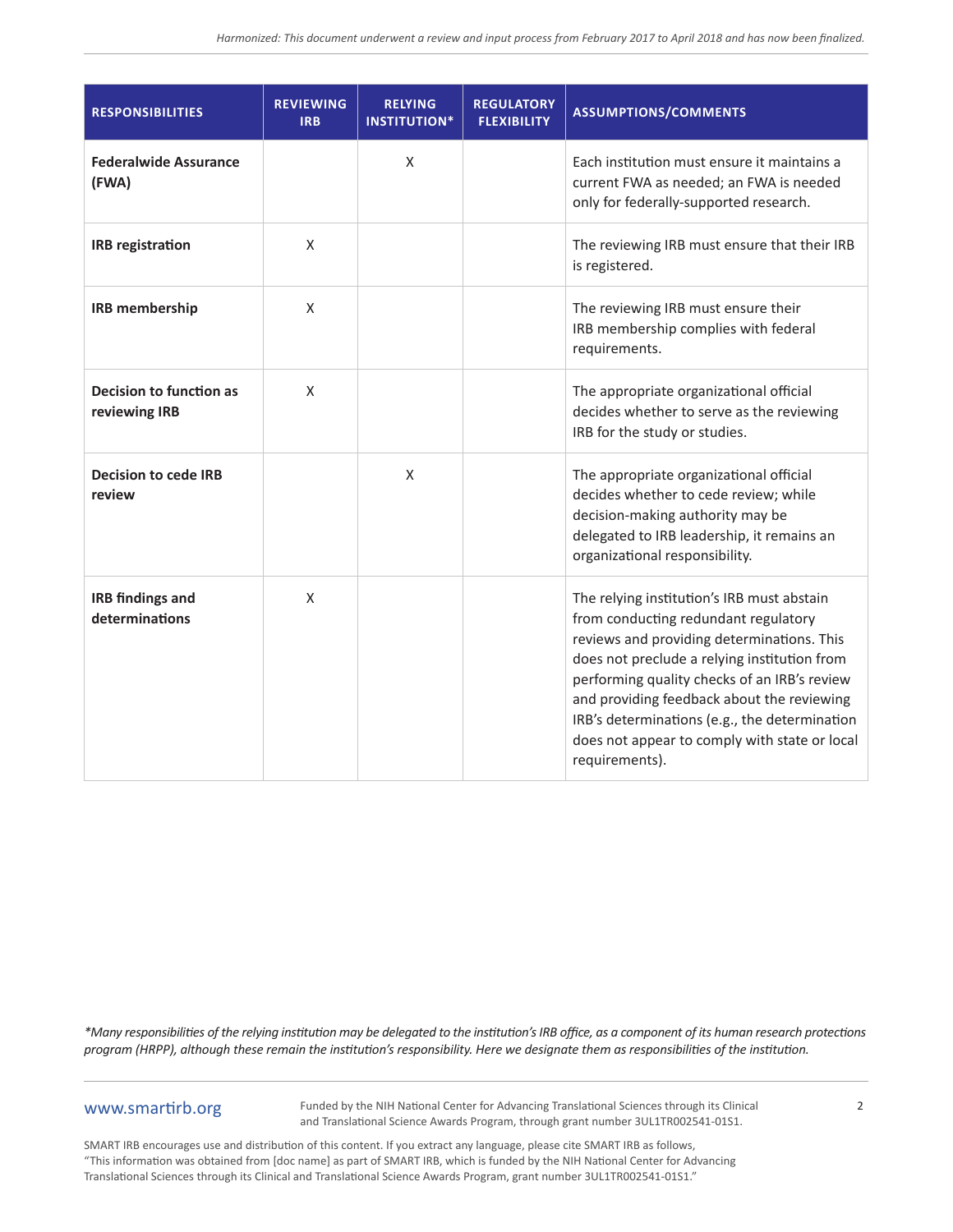| <b>RESPONSIBILITIES</b>                                              | <b>REVIEWING</b><br><b>IRB</b> | <b>RELYING</b><br><b>INSTITUTION*</b> | <b>REGULATORY</b><br><b>FLEXIBILITY</b> | <b>ASSUMPTIONS/COMMENTS</b>                                                                                                                                                                                                                                                                                                                                                                                                                                                                                                                                               |
|----------------------------------------------------------------------|--------------------------------|---------------------------------------|-----------------------------------------|---------------------------------------------------------------------------------------------------------------------------------------------------------------------------------------------------------------------------------------------------------------------------------------------------------------------------------------------------------------------------------------------------------------------------------------------------------------------------------------------------------------------------------------------------------------------------|
| <b>Notification of</b><br><b>IRB</b> findings and<br>determinations  | X                              |                                       |                                         | • The reviewing IRB or designee is<br>responsible for communicating all IRB<br>findings and determinations in writing<br>to investigators and institutions. This<br>includes decisions on protocols, changes,<br>suspensions, terminations or subject<br>continuation during lapses in approval,<br>unanticipated problems involving risks<br>to subjects or others, noncompliance, or<br>complaints.<br>• The reviewing IRB may communicate<br>determinations to a designee (e.g. a<br>coordinating entity responsible for<br>communicating to the relying study teams). |
| <b>HIPAA determinations</b>                                          |                                |                                       | X                                       | Refers to reviewing HIPAA waivers and<br>alterations of authorizations:<br>• The reviewing IRB may act as the privacy<br>board.<br>• If the informed consent and HIPAA<br>authorization are combined, the IRB must<br>review both; if separate, the IRB is only<br>responsible for reviewing the informed<br>consent.<br>• May not apply to non-HIPAA covered<br>entities (e.g., the Federal government<br>operates under the Privacy Act of 1974).<br>• An IRB within a non-HIPAA covered entity<br>may still act as the privacy board.                                  |
| <b>HIPAA</b> implementation                                          |                                | X                                     |                                         | Refers to the process of managing waivers<br>of authorization including tracking (e.g., of<br>disclosures) and recordkeeping.                                                                                                                                                                                                                                                                                                                                                                                                                                             |
| <b>Ensure study is compliant</b><br>with federal IRB<br>requirements | X                              |                                       |                                         | Refers to the review of the protocol; if under<br>an FWA, the relying institution routinely<br>ensures that the reviewing IRB has written<br>procedures for conducting the review(s).                                                                                                                                                                                                                                                                                                                                                                                     |

## www.smartirb.org

Funded by the NIH National Center for Advancing Translational Sciences through its Clinical and Translational Science Awards Program, through grant number 3UL1TR002541-01S1.

3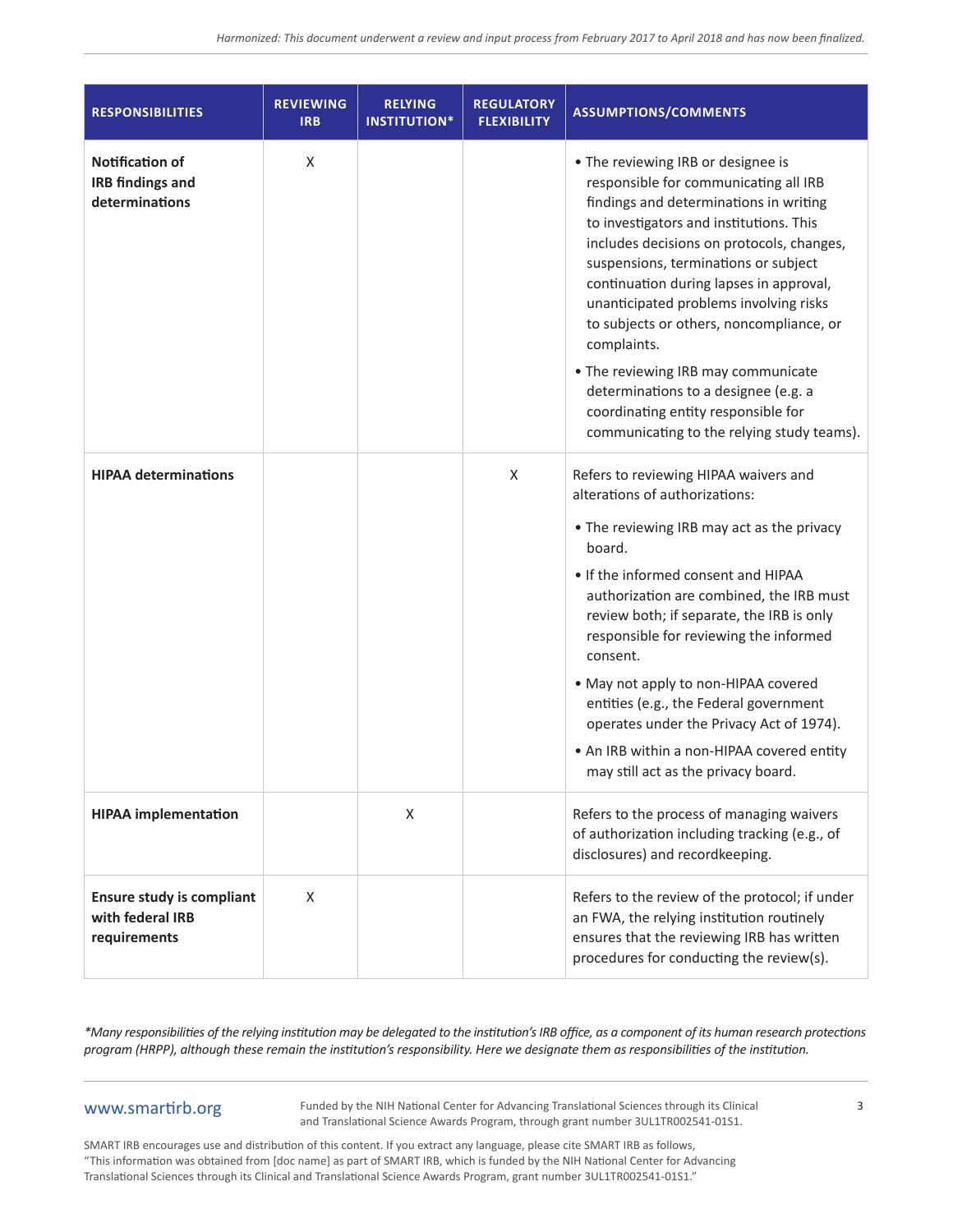| <b>RESPONSIBILITIES</b>                                  | <b>REVIEWING</b><br><b>IRB</b> | <b>RELYING</b><br><b>INSTITUTION*</b> | <b>REGULATORY</b><br><b>FLEXIBILITY</b> | <b>ASSUMPTIONS/COMMENTS</b>                                                                                                                                                                                                                                                                                                                                                                                                                                                                                                                     |
|----------------------------------------------------------|--------------------------------|---------------------------------------|-----------------------------------------|-------------------------------------------------------------------------------------------------------------------------------------------------------------------------------------------------------------------------------------------------------------------------------------------------------------------------------------------------------------------------------------------------------------------------------------------------------------------------------------------------------------------------------------------------|
| <b>Identifying and providing</b><br>local considerations |                                | $\mathsf X$                           |                                         | The relying institution must communicate<br>state or local laws, regulations, institutional<br>policies, and/or standards to the reviewing<br>IRB.                                                                                                                                                                                                                                                                                                                                                                                              |
| <b>Review of local</b><br>considerations                 | X                              |                                       |                                         | After obtaining information from the relying<br>institution, it is the responsibility of the<br>reviewing IRB to incorporate the information<br>into their review (including compliance with<br>reported state or local laws, regulations,<br>institutional policies and/or standards).                                                                                                                                                                                                                                                         |
| <b>Congruence of federal</b><br>grant application        |                                |                                       | X                                       | Review of the congruence of any federal<br>grant application or contract proposal with<br>the research submitted for IRB review and<br>approval, when such review is required by<br>federal or oversight agencies.                                                                                                                                                                                                                                                                                                                              |
| IRB-initiated audits/<br>investigations                  | X                              |                                       |                                         | • The reviewing IRB may delegate<br>responsibility; the relying institution must<br>cooperate.<br>• If a relying institution conducts the IRB-<br>initiated investigation, the results must be<br>communicated to the reviewing IRB.<br>• A relying institution has the right to<br>conduct its own auditing and must<br>communicate for-cause audits and<br>reportable events to the reviewing IRB.                                                                                                                                            |
| Reporting to federal<br>agencies and sponsors            | X                              |                                       |                                         | • This refers to submitting mandatory<br>reports to federal agencies as required<br>for determinations (e.g., a determination<br>that an event qualifies as an unanticipated<br>problem involving risk to subjects or<br>others or a finding of serious or continuing<br>noncompliance).<br>• Under a reliance agreement, the<br>default should be the reviewing IRB's<br>responsibility. Responsibility may be<br>delegated or shared between the<br>reviewing IRB and relying institution; both<br>entities should have copies of the report. |

# www.smartirb.org

Funded by the NIH National Center for Advancing Translational Sciences through its Clinical and Translational Science Awards Program, through grant number 3UL1TR002541-01S1.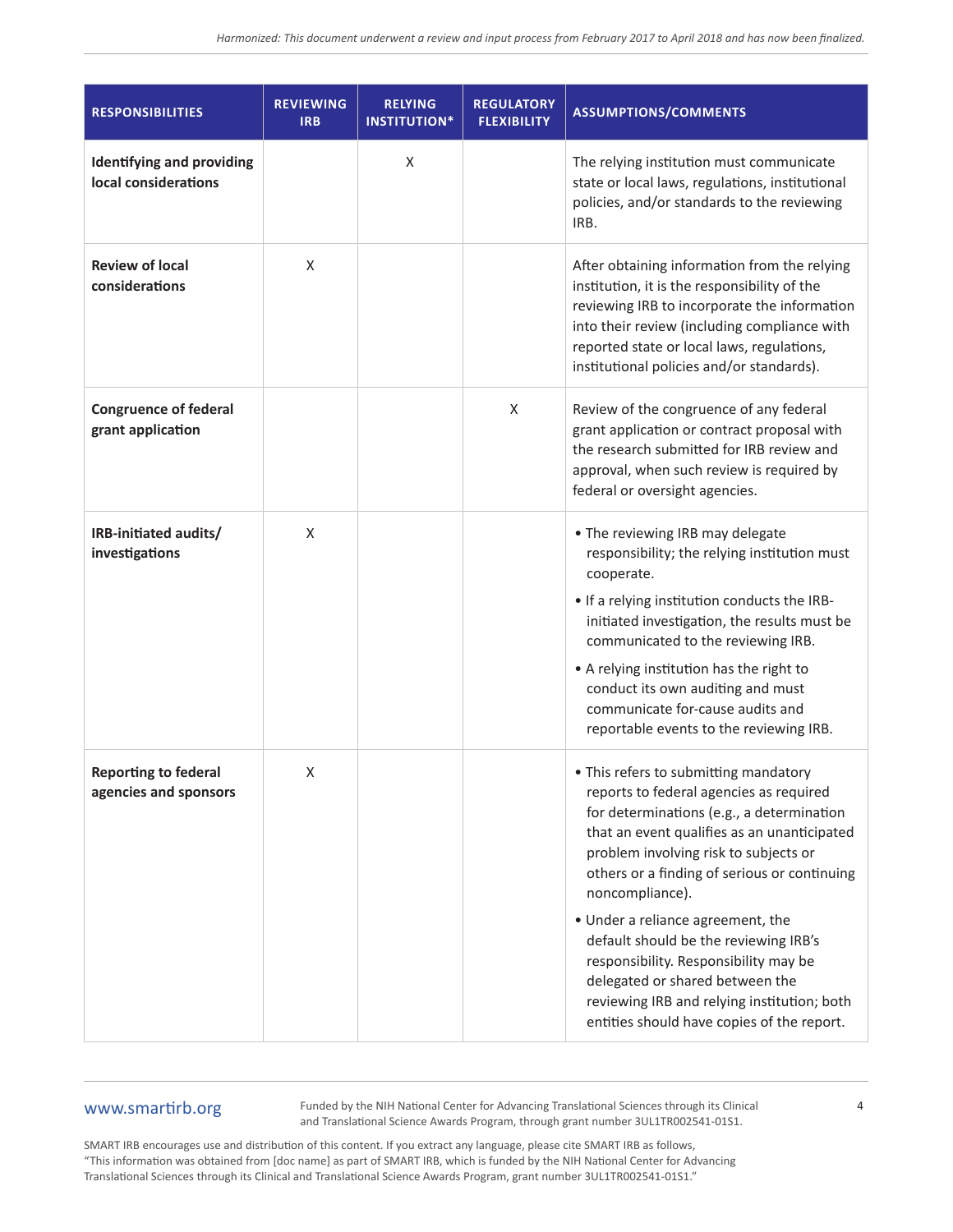| <b>RESPONSIBILITIES</b>                                                | <b>REVIEWING</b><br><b>IRB</b> | <b>RELYING</b><br><b>INSTITUTION*</b> | <b>REGULATORY</b><br><b>FLEXIBILITY</b> | <b>ASSUMPTIONS/COMMENTS</b>                                                                                                                                                                                                                                                                                                                                             |
|------------------------------------------------------------------------|--------------------------------|---------------------------------------|-----------------------------------------|-------------------------------------------------------------------------------------------------------------------------------------------------------------------------------------------------------------------------------------------------------------------------------------------------------------------------------------------------------------------------|
| <b>Identification and</b><br>analysis of conflict of<br>interest (COI) |                                | X                                     |                                         | Refers to the identification and analysis<br>of COI and, as necessary, the proposed<br>management plan prepared by the institution<br>that has a conflict or that employs the<br>researcher or research staff with a conflict.                                                                                                                                          |
|                                                                        |                                |                                       |                                         | . The relying institution must assure the IRB<br>that conflicts have or can be managed or<br>resolved.                                                                                                                                                                                                                                                                  |
|                                                                        |                                |                                       |                                         | . The reviewing IRB has the right to request<br>additional information and to require<br>additional management and opportunity to<br>further review the case.                                                                                                                                                                                                           |
|                                                                        |                                |                                       |                                         | . Relying institution's policies govern COI.<br>If relying institution does not have a COI<br>program, it may delegate responsibility to<br>the reviewing IRB institution.                                                                                                                                                                                              |
| <b>Review of COI and IRB</b><br>determination                          | X                              |                                       |                                         | Refers to the review of identified COI:<br>. The reviewing IRB has the responsibility to<br>review the identified COI and management<br>plan provided by the relying institution<br>and, if needed, to require additional<br>measures to reduce, manage, or eliminate<br>conflict to ensure the study is approvable<br>from a human subjects protections<br>standpoint. |
| <b>IRB COI considerations</b>                                          | X                              |                                       |                                         | Refers to management of IRB member COI<br>for review of a specific protocol.                                                                                                                                                                                                                                                                                            |
| <b>IRB recordkeeping</b>                                               | X                              |                                       |                                         | Federal/state government entities will have<br>specific responsibilities.                                                                                                                                                                                                                                                                                               |
| QA/QI of the human<br>research protections<br>program                  |                                | X                                     |                                         | Institutions that are or have an IRB must have<br>or have access to a QA/QI program.                                                                                                                                                                                                                                                                                    |

# www.smartirb.org

Funded by the NIH National Center for Advancing Translational Sciences through its Clinical and Translational Science Awards Program, through grant number 3UL1TR002541-01S1.

5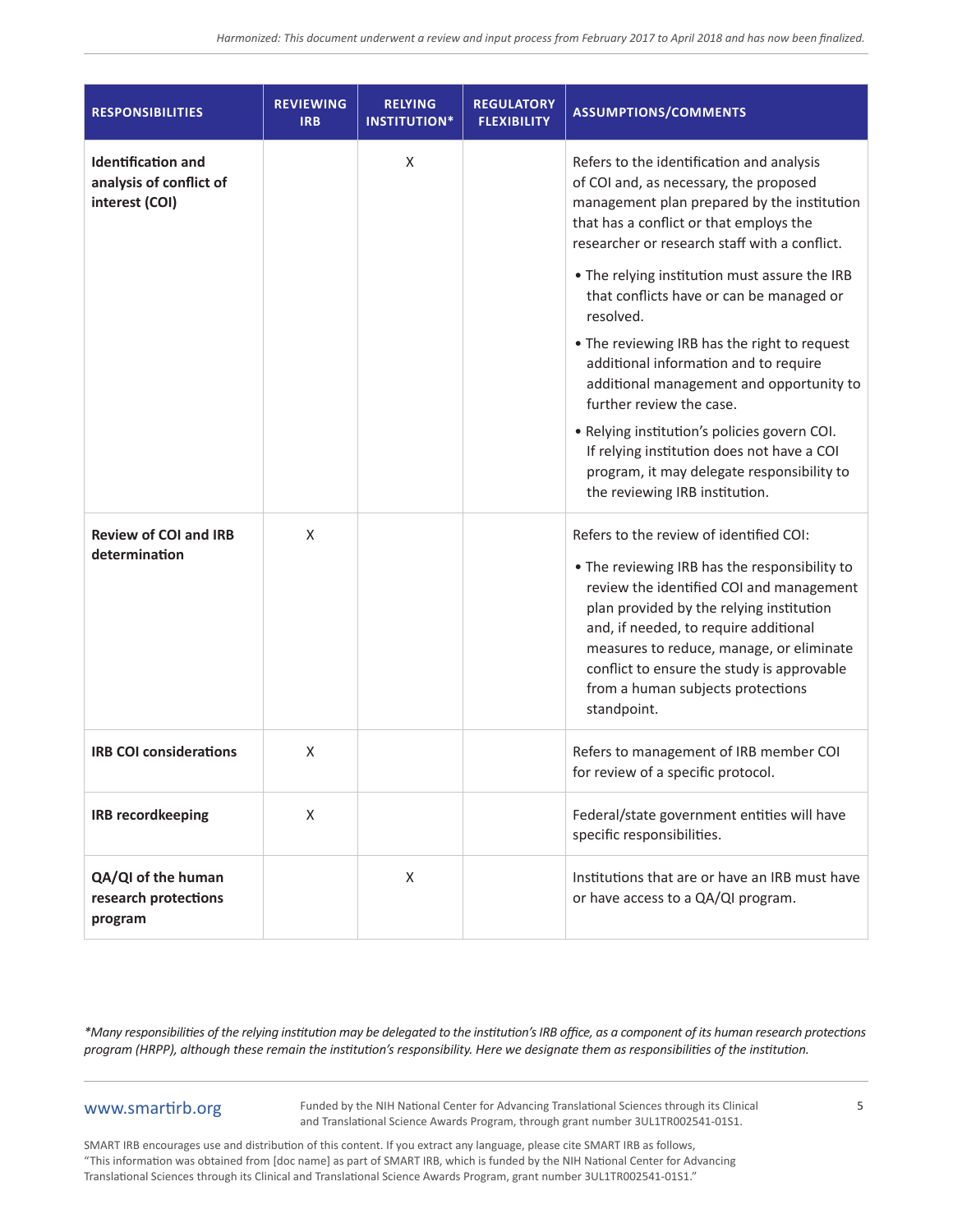| <b>RESPONSIBILITIES</b>                                              | <b>REVIEWING</b><br><b>IRB</b> | <b>RELYING</b><br><b>INSTITUTION*</b> | <b>REGULATORY</b><br><b>FLEXIBILITY</b> | <b>ASSUMPTIONS/COMMENTS</b>                                                                                                                                                                                                                                                                                           |
|----------------------------------------------------------------------|--------------------------------|---------------------------------------|-----------------------------------------|-----------------------------------------------------------------------------------------------------------------------------------------------------------------------------------------------------------------------------------------------------------------------------------------------------------------------|
| <b>Quality assessment:</b><br>post-approval monitoring               |                                |                                       | X                                       | Refers to periodic monitoring of studies after<br>IRB approval, as appropriate:                                                                                                                                                                                                                                       |
| of studies                                                           |                                |                                       |                                         | • In certain situations, institutions may<br>agree that monitoring is unnecessary<br>(e.g., a minimal-risk study or an externally-<br>monitored study, or institution with a<br>limited role related to the research).<br>• If a relying institution does not have a QA<br>program, it may delegate responsibility to |
|                                                                      |                                |                                       |                                         | the reviewing IRB.                                                                                                                                                                                                                                                                                                    |
| <b>Education/training of</b><br>researcher personnel                 |                                | X                                     |                                         | Relying institution may be asked to provide<br>information or documentation to reviewing<br>IRB (e.g., conduct of clinical trials and human<br>research protection training).                                                                                                                                         |
| <b>Qualifications of</b><br>research personnel                       | X                              |                                       |                                         | Refers to the review of information<br>about the qualifications of research<br>personnel; relying institution may be asked<br>to provide information or documentation<br>to reviewing IRB.                                                                                                                            |
| <b>Notification of</b><br>institutional legal<br>requests and claims |                                | X                                     |                                         | The relying institution must inform reviewing<br>IRB when in connection with the ceded<br>research.                                                                                                                                                                                                                   |
| <b>Notification of IRB legal</b><br>requests and claims              | X                              |                                       |                                         | The reviewing IRB must inform a relying<br>institution when in connection with the<br>relying institution's ceded research.                                                                                                                                                                                           |
| Contract/clinical trial<br>agreement (CTA)<br>congruence             |                                | X                                     |                                         | The relying institution must coordinate with<br>their relevant contracts office to ensure<br>that the informed consent is consistent with<br>language in the CTA.                                                                                                                                                     |

## www.smartirb.org

Funded by the NIH National Center for Advancing Translational Sciences through its Clinical and Translational Science Awards Program, through grant number 3UL1TR002541-01S1.

6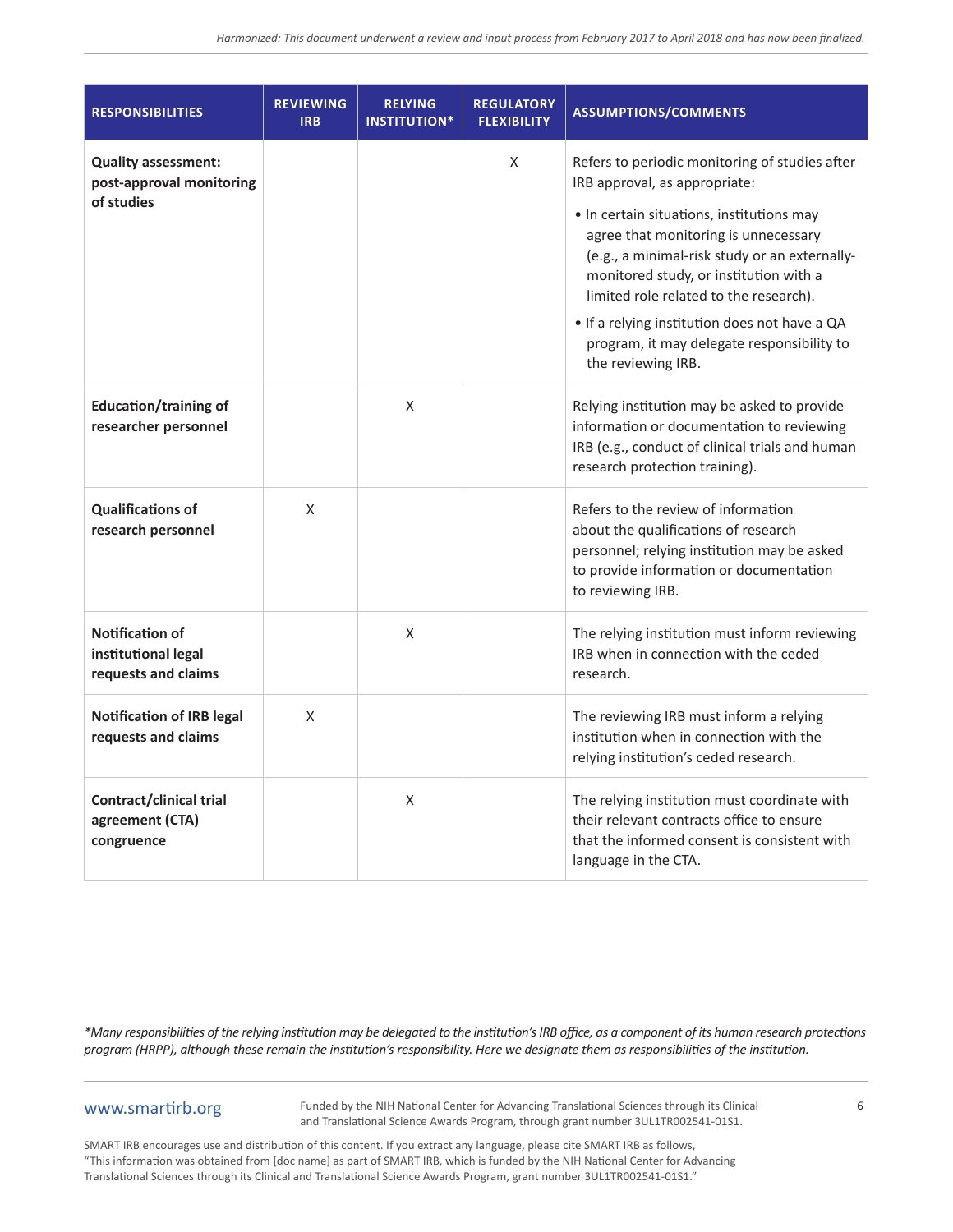| <b>RESPONSIBILITIES</b>                                                                                                                                                                       | <b>REVIEWING</b><br>IR <sub>B</sub> | <b>RELYING</b><br><b>INSTITUTION*</b> | <b>REGULATORY</b><br><b>FLEXIBILITY</b> | <b>ASSUMPTIONS/COMMENTS</b>                                                                                                               |
|-----------------------------------------------------------------------------------------------------------------------------------------------------------------------------------------------|-------------------------------------|---------------------------------------|-----------------------------------------|-------------------------------------------------------------------------------------------------------------------------------------------|
| <b>Institutional Reviews:</b><br>• Scientific<br>• Feasibility<br>• Radiation safety<br>• Bio/DNA safety<br>• Chemical and<br>environmental<br>• Coverage analysis<br>• Pharmacy<br>• Nursing |                                     | X                                     |                                         | The relying institution must communicate<br>findings that impact the risk-benefit analysis<br>of the ceded research to the reviewing IRB. |

# www.smartirb.org

Funded by the NIH National Center for Advancing Translational Sciences through its Clinical and Translational Science Awards Program, through grant number 3UL1TR002541-01S1.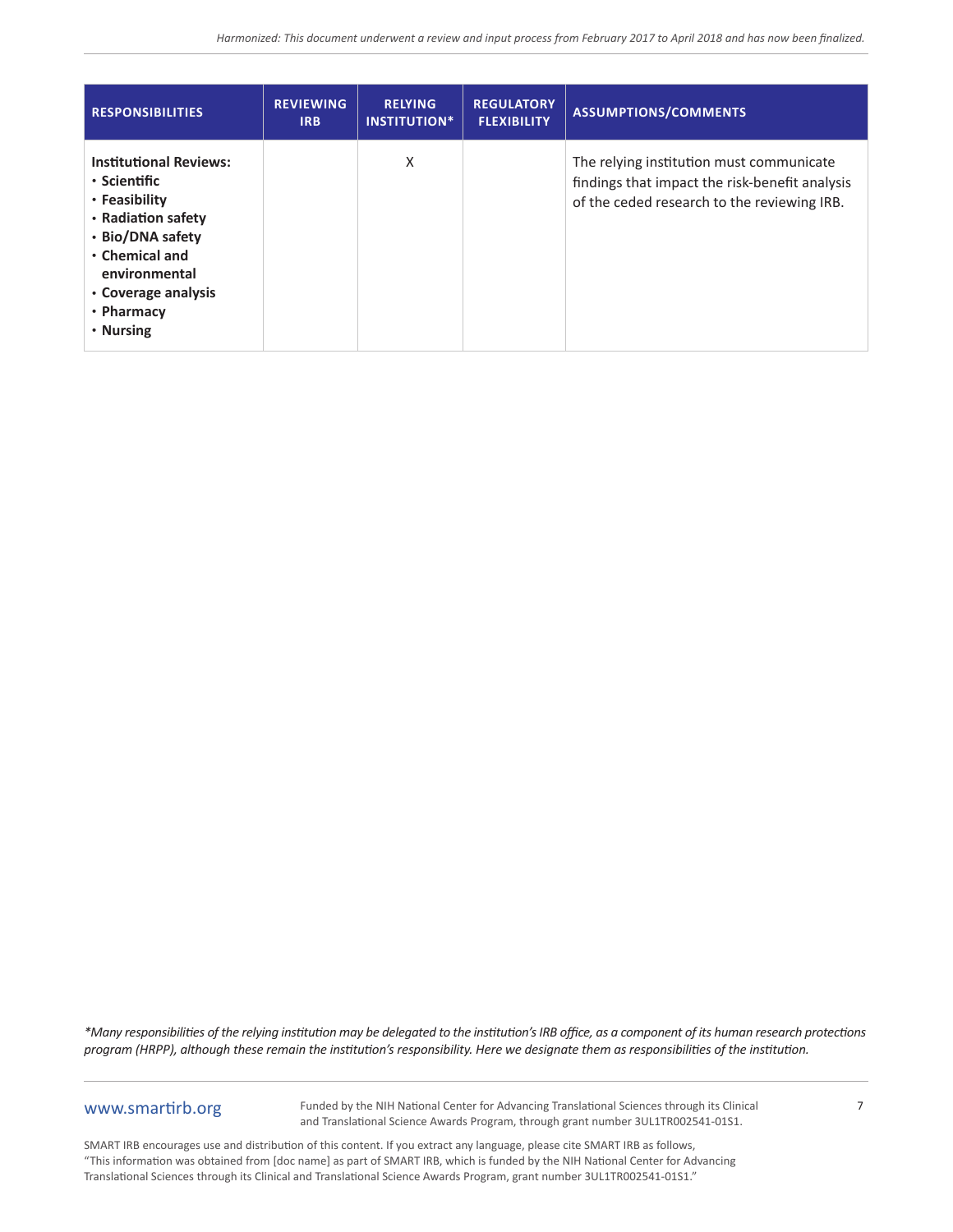# CONTRIBUTING AUTHORS

Barbara E. Bierer, MD Director, Regulatory Foundations, Ethics and the Law Program Harvard Catalyst, Harvard Medical School

Heather Bridge Acting Director Office of Human Subjects Research Protections | National Institutes of Health

Laura Ruse Brosch, RN, PhD Director, Office of Research Protections (ORP), ORP Human Research Protection Office (HRPO) Headquarters US Army Medical Research and Materiel Command

Jacquelyn L. Goldberg, JD Head, Central Institutional Review Board National Cancer Institute | National Institutes of Health

Valery Gordon, PhD, MPH Senior Advisor, Human Subjects Protection Division of Clinical Innovation, National Center for Advancing Translational Sciences (NCATS), National Institutes of Health

Robert Hood, PhD Director of Accreditation Association for the Accreditation of Human Research Protection Programs (AAHRPP)

Carissa Minder, BSN, CIP Senior Project Specialist – sIRB Washington University, St. Louis

Pearl O'Rourke, MD NeuroNEXT Institutional Review Board Director of Human Research Affairs, Partners HealthCare System

Susan K. Roll, BSN, CCRP Liaison, StrokeNet Central Institutional Review Board University of Cincinnati

Rachael Sak, BSN, MPH Executive Director University of California Biomedical Research Acceleration, Integration, & Development (UC BRAID)

Ada Sue Selwitz, MA Executive Integrity/Compliance Advisor Center for Clinical and Translational Research | University of Kentucky

Elyse I. Summers, JD President and CEO Association for the Accreditation of Human Research Protection Programs (AAHRPP)

Richard Wyatt, MD Deputy Director Office of Intramural Research | Office of the Director, National Institutes of Health

### www.smartirb.org

Funded by the NIH National Center for Advancing Translational Sciences through its Clinical and Translational Science Awards Program, through grant number 3UL1TR002541-01S1.